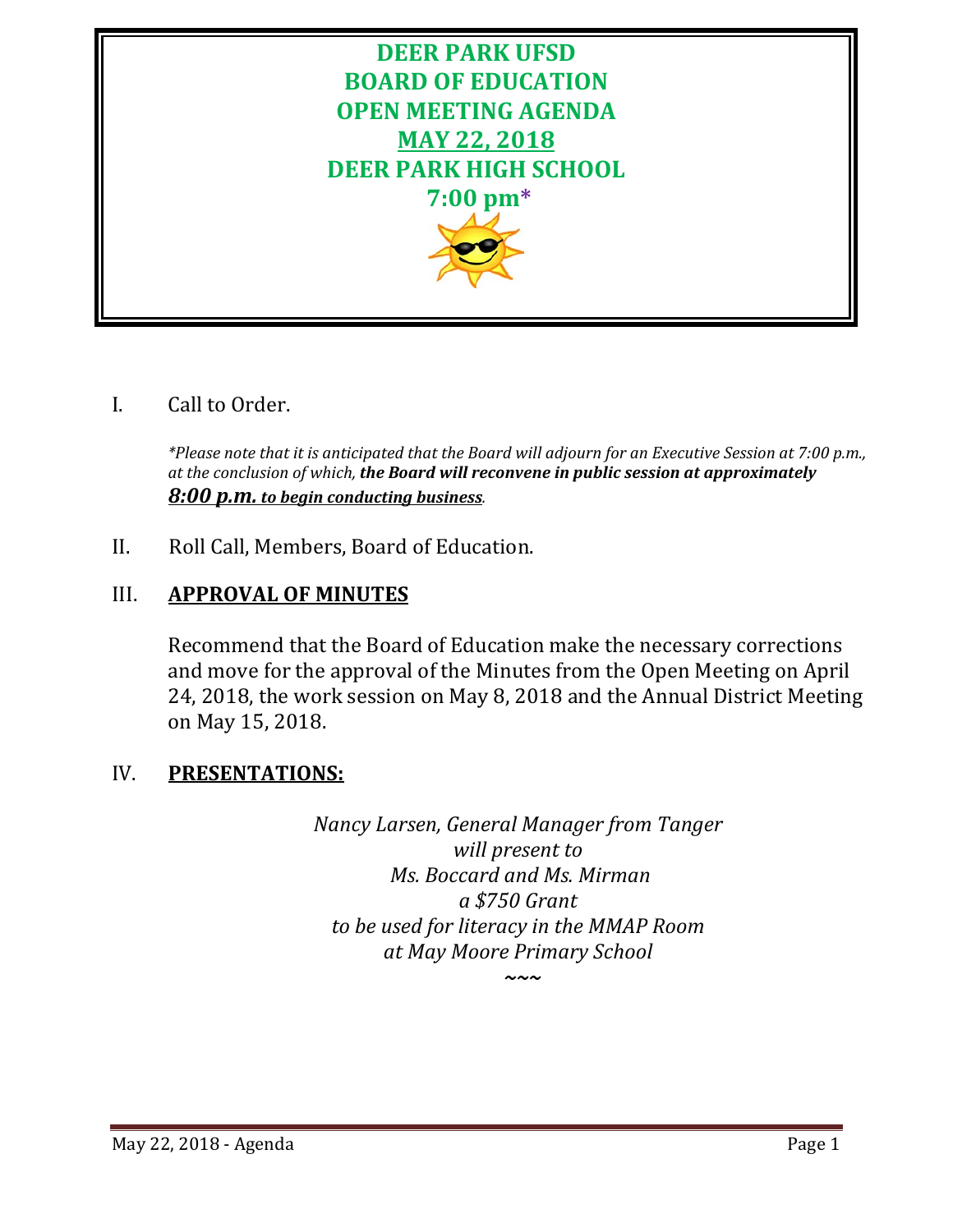# **CONGRATULATIONS ON YEARS OF SERVICE AWARDS**

# **25 YEARS 26 YEARS 30 YEARS 35 YEARS**

*Clara DeDona Peter Colletti Alicia Konecny John Giffone Brian Kruger Donna Novack Richard Miller Lorraine Sears Louis Nicolosi Linda Stow Debbie Smith*

*Pamela Attonito Dawn Mauceri-Guzzardi Ann Marie Abeltin Lawrence Tronolone*

*Ann Castagna John Bennett Gary Duprez Michael Gennaro Lisa Feingold-Smith*

# **CONGRATULATIONS TO RETIREES**

*~~~*

#### *Pamela Attonito Jay Denen Maria Adams Olivia Vogler Barbara Charity John Zimmerman Gary Duprez David Kessler Marie Marck JoAnn Romann Debbie Smith Victoria Wilson*

# **INSTRUCTIONAL NON-INSTRUCTIONAL**

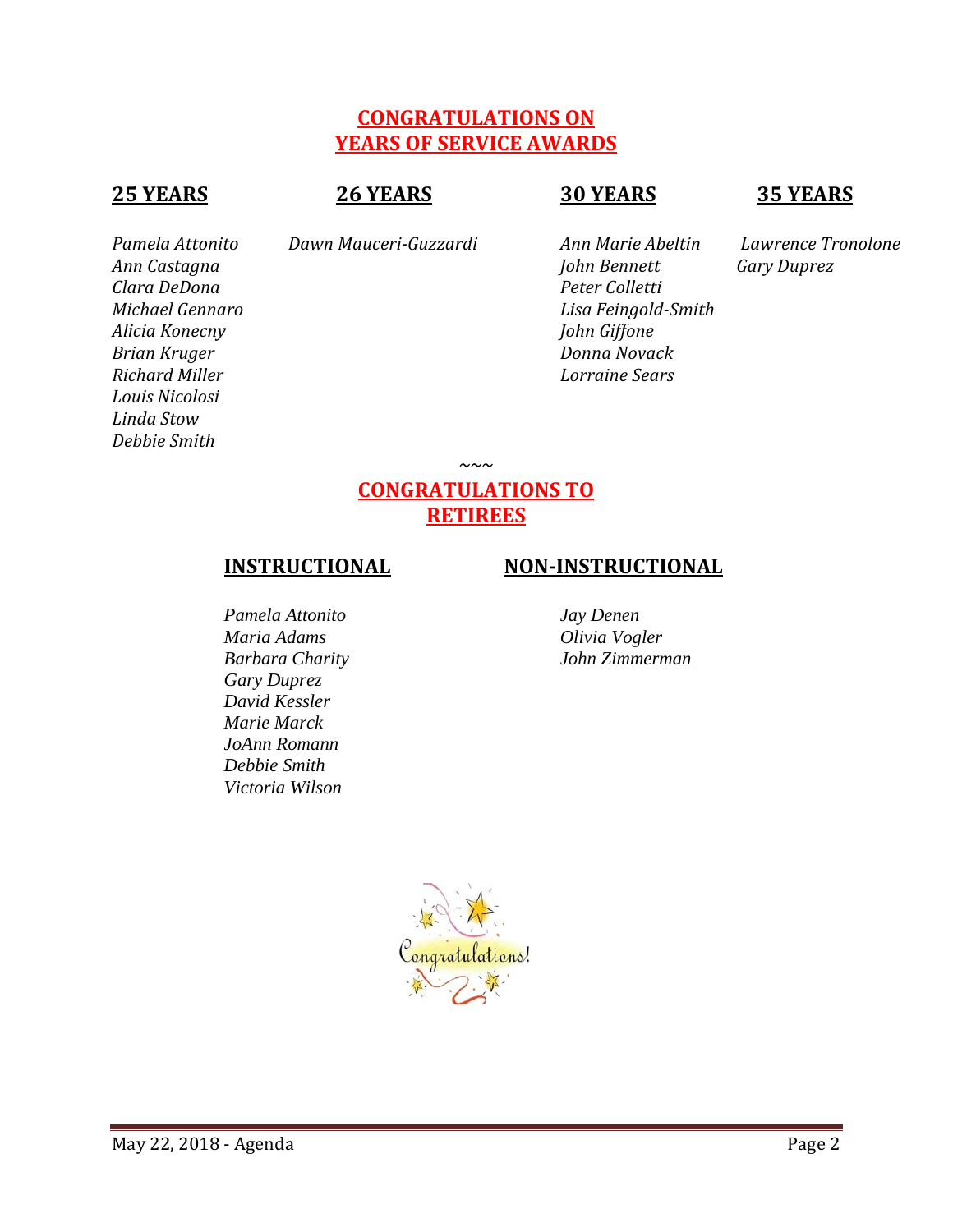## **1. TAX ANTICIPATION NOTE RESOLUTION OF DEER PARK UNION FREE SCHOOL DISTRICT, NEW YORK, ADOPTED MAY 22, 2018, AUTHORIZING THE ISSUANCE OF NOT TO EXCEED \$20,000,000 TAX ANTICIPATION NOTES IN ANTICIPATION OF THE RECEIPT OF TAXES TO BE LEVIED FOR THE FISCAL YEAR ENDING JUNE 30, 2019**

*Recommend that the Board of Education approve the following resolution:*

# **RESOLVED** BY THE BOARD OF EDUCATION OF DEER PARK UNION FREE SCHOOL DISTRICT, IN THE COUNTY OF SUFFOLK, NEW YORK, AS FOLLOWS:

Section 1. Tax Anticipation Notes (herein called "Notes") of Deer Park Union Free School District, in the County of Suffolk, New York (herein called "District"), in the principal amount of not to exceed \$20,000,000, and any notes in renewal thereof, are hereby authorized to be issued pursuant to the provisions of Sections 24.00 and 39.00 of the Local Finance Law, constituting Chapter 33-a of the Consolidated Laws of the State of New York (herein called "Law").

Section 2. The following additional matters are hereby determined and declared:

- (a) The Notes shall be issued in anticipation of the collection of real estate taxes to be levied for school purposes for the fiscal year commencing July 1, 2018 and ending June 30, 2019, and the proceeds of the Notes shall be used only for the purposes for which said taxes are levied.
- (b) The Notes shall mature within the period of one year from the date of their issuance.
- (c) The Notes are not issued in renewal of other notes.
- (d) The total amount of such taxes remains uncollected at the date of adoption of this resolution.

Section 3. The Notes hereby authorized shall contain the recital of validity prescribed by Section 52.00 of the Law and shall be general obligations of the District, and the faith and credit of the District are hereby pledged to the punctual payment of the principal of and interest on the Notes and unless the Notes are otherwise paid or payment provided for, an amount sufficient for such payment shall be inserted in the budget of the District and a tax sufficient to provide for the payment thereof shall be levied and collected.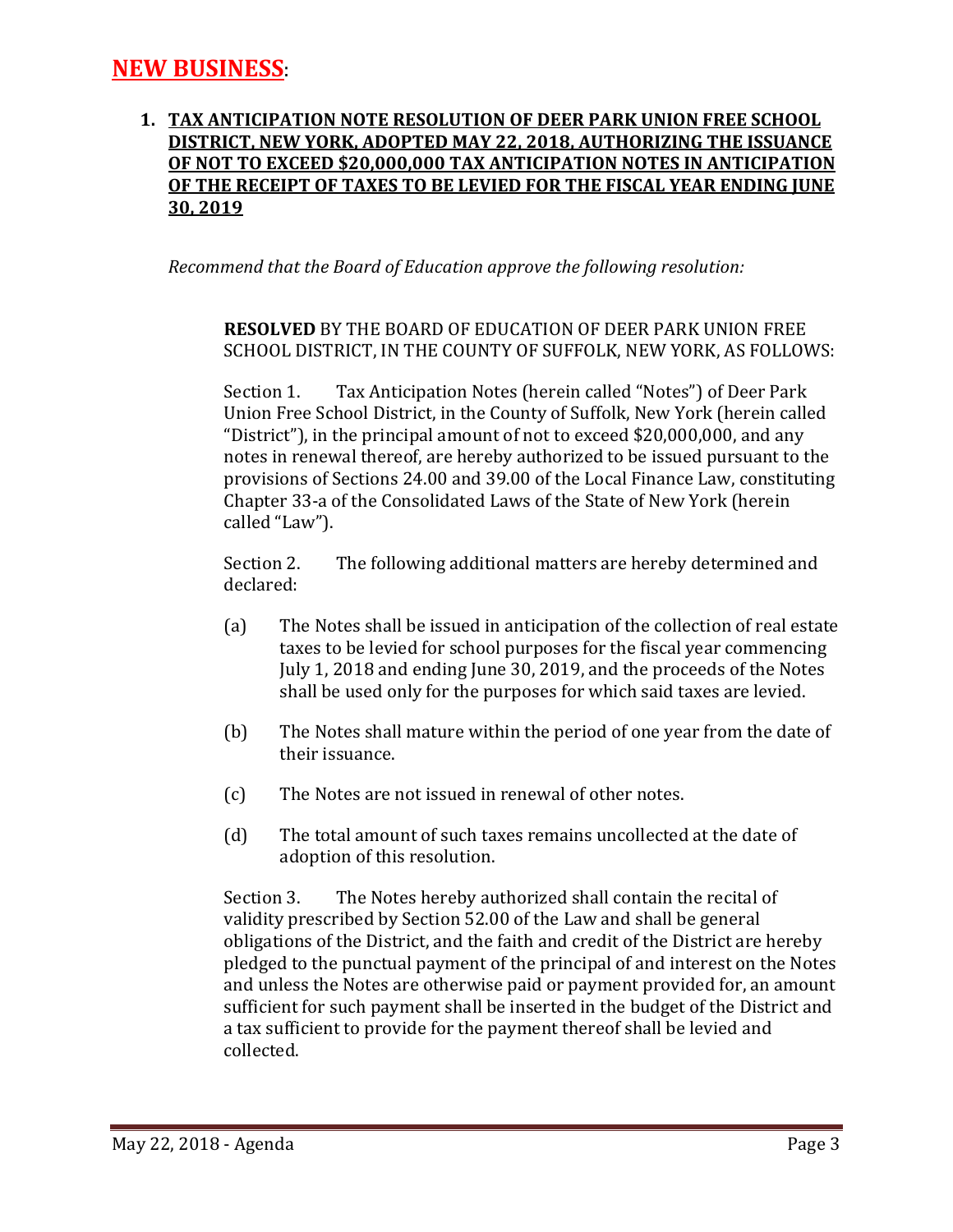Section 4. Subject to the provisions of this resolution and the Law, and pursuant to Sections 50.00, 56.00, 60.00 and 61.00 of the Law, the power to sell and issue the Notes authorized pursuant hereto, or any renewals thereof, and to determine the terms, form and contents, including the manner of execution, of such Notes, and to execute arbitrage certifications relative thereto, is hereby delegated to the President of the Board of Education, the chief fiscal officer of the District.

Section 5. The Notes shall be executed in the name of the District by the manual signature of the President of the Board of Education, the Vice President of the Board of Education, the District Treasurer, the District Clerk, or such other officer of the District as shall be designated by the chief fiscal officer of the District, and shall have the corporate seal of the District impressed or imprinted thereon which corporate seal may be attested by the manual signature of the District Clerk.

Section 6. This resolution shall take effect immediately.

# **2. MEMORANDUM OF AGREEMENT BETWEEN DPUFSD AND THE CSEA LOCAL #870**

*Recommend that the Board of Education approve the following Resolution:*

**RESOLVED**, that the Board of Education hereby ratifies the Memorandum of Agreement between the Deer Park School District and the Deer Park Unit of Suffolk Education Local CSEA #870 effective July 1, 2017 – June 30, 2021, and it is further

RESOLVED, that the President of the Board of Education and/or Superintendent are hereby authorized to sign this Agreement on behalf of the District.

#### **3. FUND BALANCE PROJECTION AND TRANSFER TO RESERVES**

*Recommend that the Board of Education approve the following Resolution:*

**RESOLVED,** that the Board of Education hereby approves the transfer of excess fund balance from the 2017-2018 fiscal year to the following reserves: *Retirement contribution, Workers Compensation, Unemployment Insurance and Employee Benefit Accrued Liability* in an amount not to exceed \$800,000 each.

#### **4. APPROVAL OF \$750.00 GRANT TO MAY MOORE FROM TANGER**

*Recommend that the Board of Education approve the following Resolution:*

**RESOVLED**, that the Board of Education accept a donation of \$750 from a Grant to be used at May Moore in the MMAP room.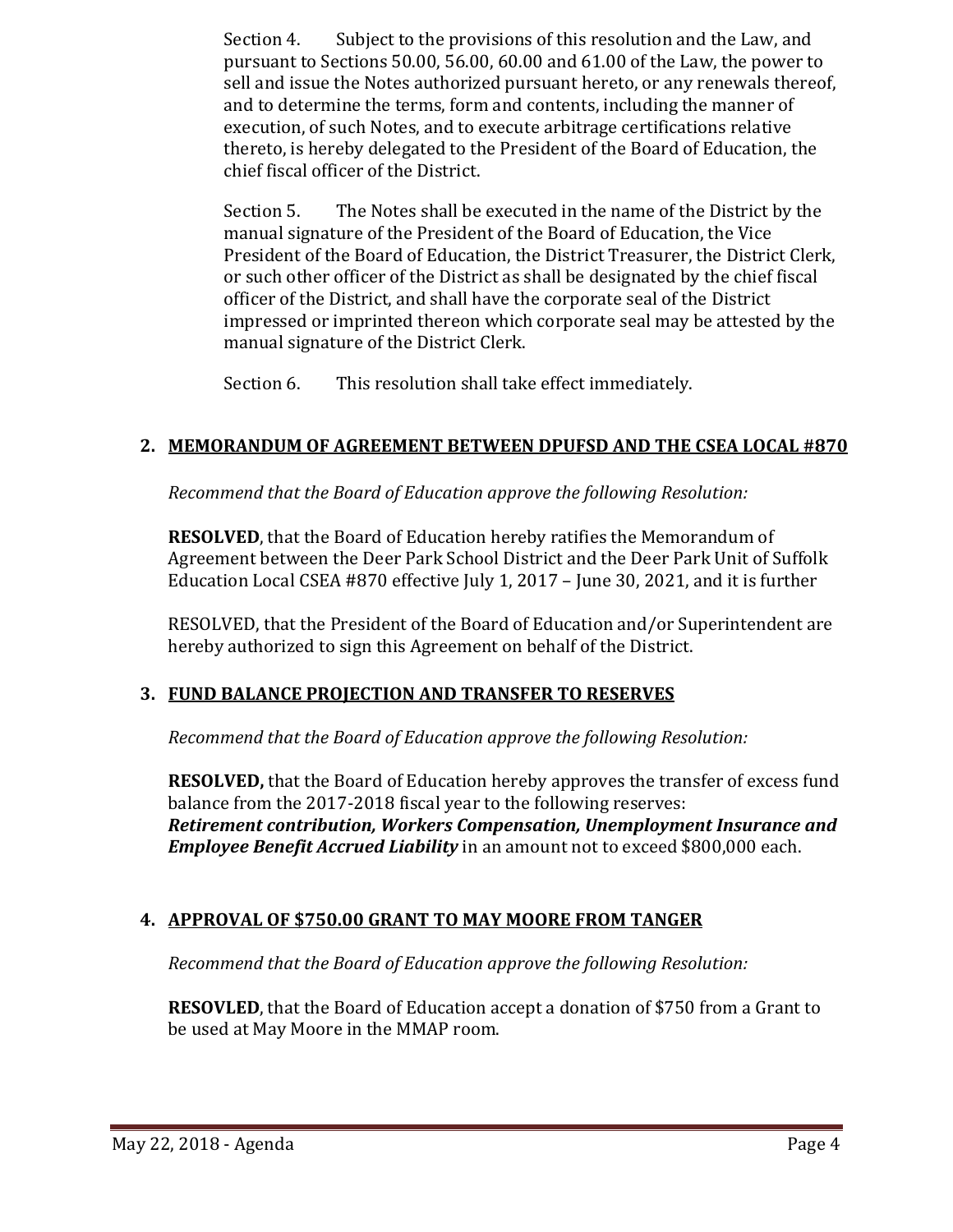## **5. FIRST READING – POLICIES #8505 & 9650**

*Recommend that the Board of Education approve the following Resolution:*

**RESOLVED**, that the Board of Education approve revisions to the below listed policies:

- Policy #8505 Meal Charge
- Policy #9650 Dress Code

## **6. SECOND READING AND APPROVAL – POLICY #1741**

*Recommend that the Board of Education approve the following Resolution:*

**RESOLVED**, that the Board of Education approve the following policy as accepted and adopted by the Board of Education and placed in the Board of Education policy manual.

• Policy #1741 – Home Schooled Students

# VI. **APPROVAL OF SCHEDULES**

*Recommend, that the Board of Education approve the following schedules collectively:*

# **NON-INSTRUCTIONAL**

#### **SCHEDULE -- NNPS --PER DIEM SUBSTITUTES (Non-Instructional)**

#### **Michael Schack**

| Substitute B&G |
|----------------|
| \$11/hour      |
| 5/2/2018       |
|                |

#### **SCHEDULE -- NNS --REGULAR (PERMANENT) SUBSTITUTES (Non-Instructional)**

## **Nicholas Tasevoli** Memorial<br>Position: Permanent Substitute B&G<br>\$100/day Salary/Step:<br>Effective Effective 4/30/2018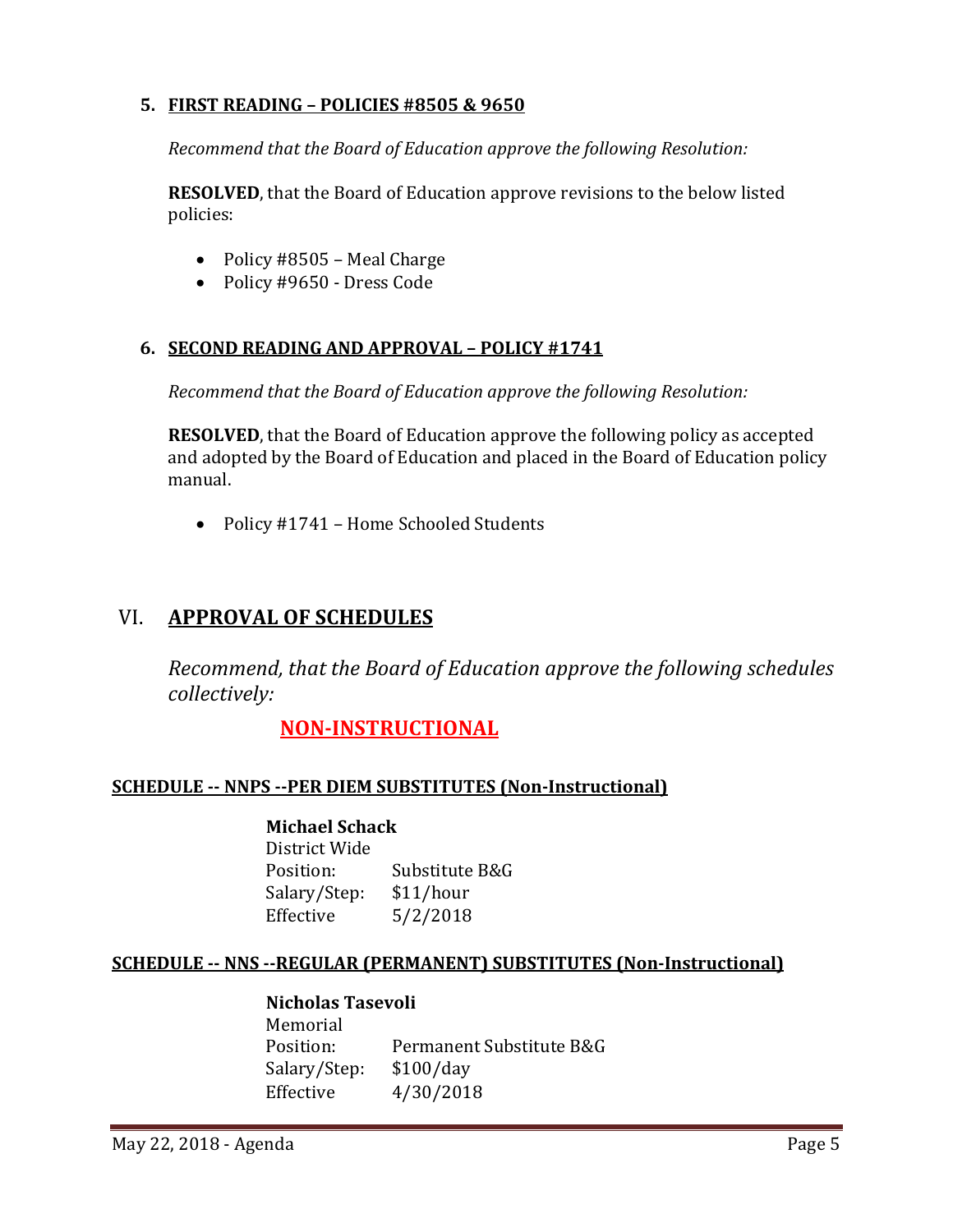# **SCHEDULE -- OO --RESIGNATIONS / RETIREMENTS / REMOVALS / TERMINATIONS (Non-Instructional)**

#### **Darren Cook**

Transportation<br>Position: **Bus Driver** Salary/Step:<br>Effective  $5/16/2018$ Resignation. No outstanding obligation to the district.

#### **John Zimmermann**

Robert Frost Middle School<br>Position: Night Custoo Night Custodian Salary/Step:<br>Effective Effective 7/24/2018 CHANGE of Retirement Date

#### **SCHEDULE -- QQ --LEAVES OF ABSENCE (Non-Instructional)**

#### **Rony Augustin**

Transportation<br>Position: **Bus Driver** Salary/Step:<br>Effective  $5/3/2018 - 5/10/2018$ Unpaid Medical LOA (FMLA)

#### **Glen Coleman**

John Quincy Adams School Night Custodian Salary/Step:<br>Effective  $4/28/2018 - 5/31/2018$ Extension of Paid LOA (differential)

#### **Takemma Dukes**

Transportation<br>Position: **Bus Driver** Salary/Step:<br>Effective  $4/26/2018 - 5/3/2018$ Unpaid LOA (caretaker)

#### **Takemma Dukes**

Transportation **Bus Driver** Salary/Step:<br>Effective  $5/1/2018 - 6/30/2018$ Unpaid Intermittent LOA (caretaker)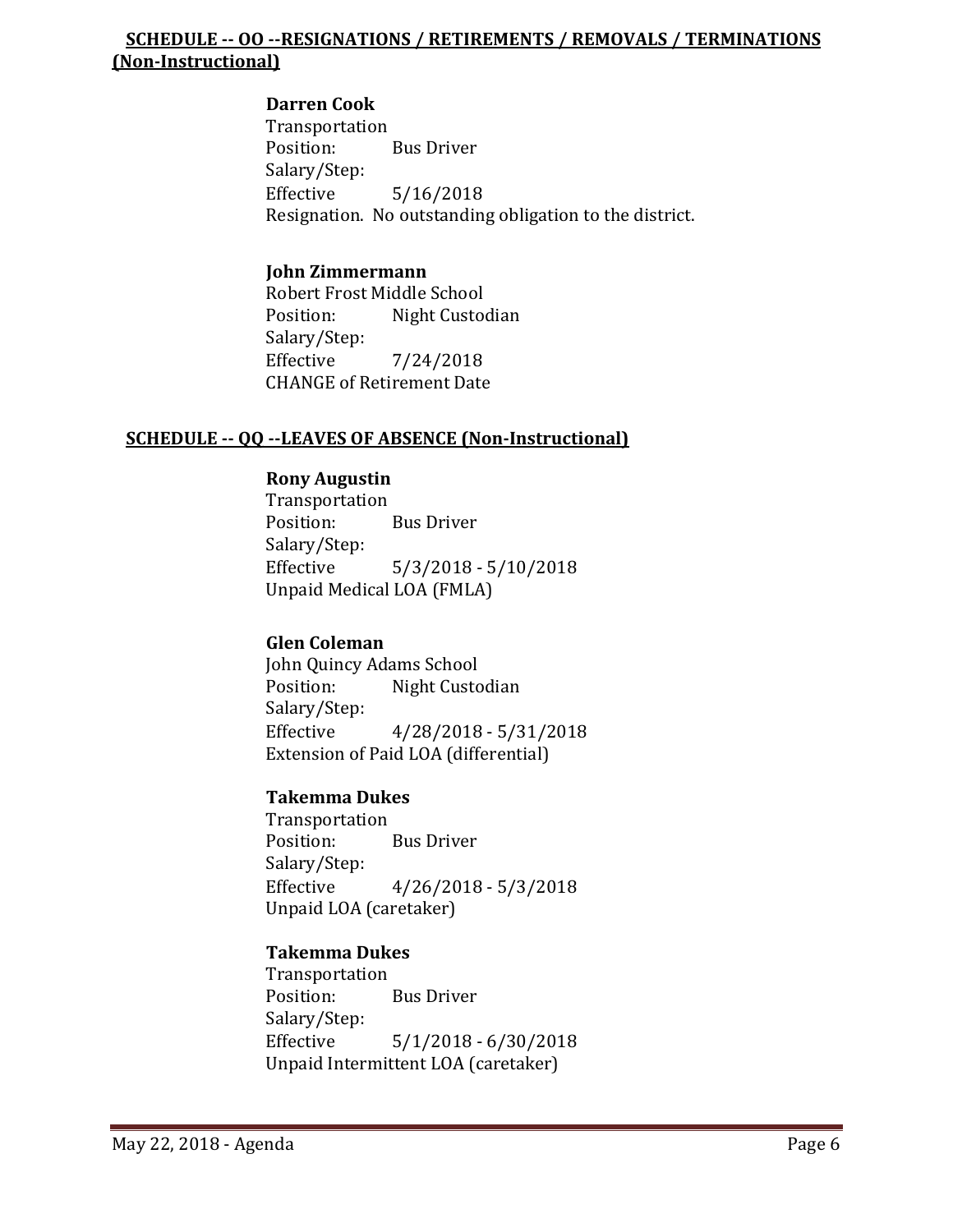#### **Gary Fricke**

Memorial<br>Position: **Maintenance** Salary/Step:  $5/1/2018 - 5/14/2018$ Extension of Paid Medical LOA (FMLA)

#### **Michael Lamneck**

Transportation **Bus Driver** Salary/Step:<br>Effective  $3/21/2018 - 4/20/2018$ Return date changed (returned early)

## **Michael McEvoy**

Memorial<br>Position: Groundsman Salary/Step: Effective 5/12/2018 - 6/25/2018 Extension of Unpaid Medical LOA (WC)

## **Joseph Merlino**

Transportation **Bus Driver** Salary/Step:<br>Effective  $5/16/2018 - 5/30/2018$ Unpaid Medical LOA (FMLA)

#### **Liliana Rivas**

Transportation **Bus Driver** Salary/Step:  $5/12/2018 - 6/4/2018$ Extension of Unpaid Medical LOA (WC)

# **John Warner**

Transportation<br>Position: Bus Driver Salary/Step:<br>Effective  $5/2/2018 - 6/30/2018$ Extension of Unpaid LOA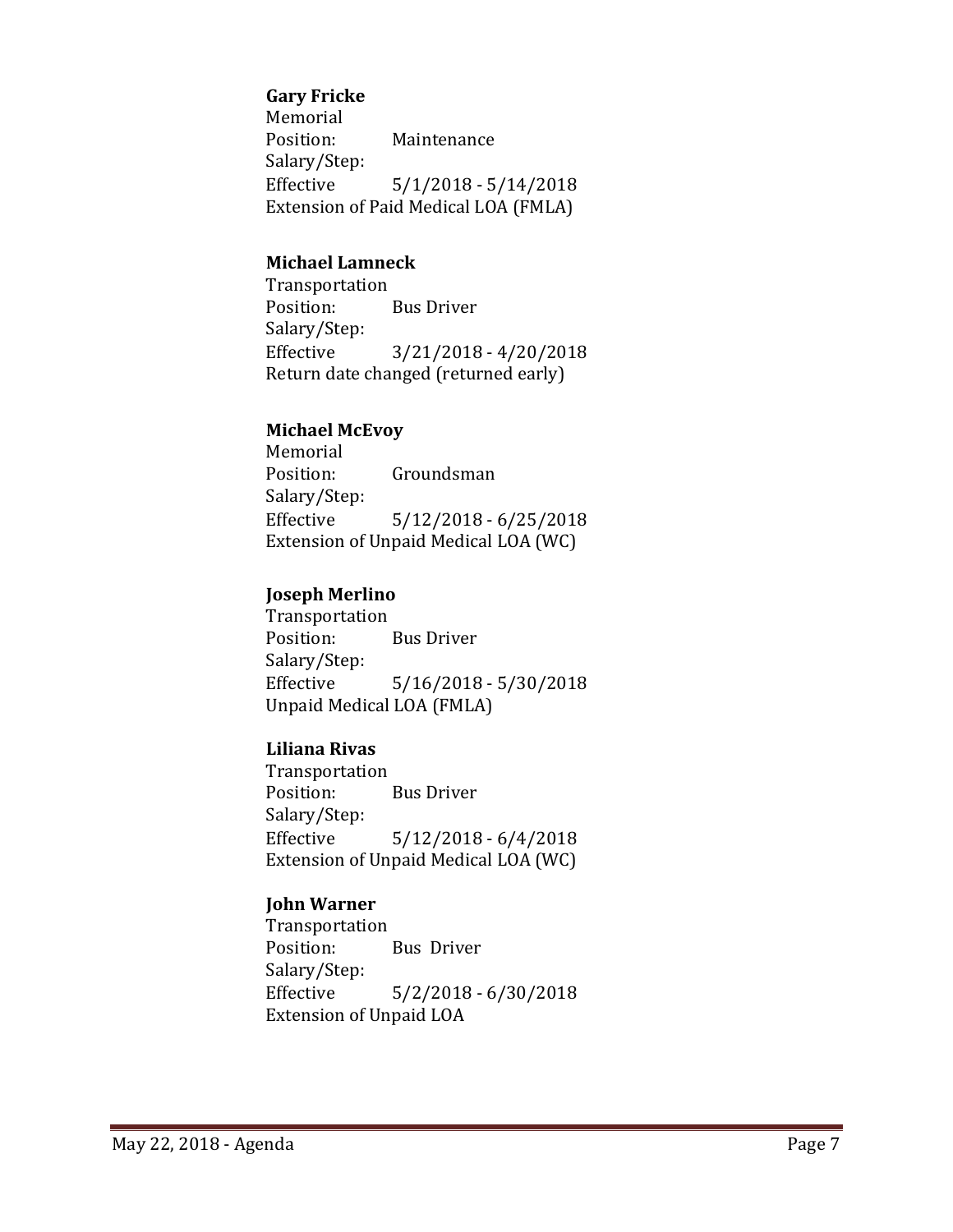**Walter Wojnarowski, Sr.**

Memorial<br>Position: Custodian/Security Salary/Step:<br>Effective  $4/30/2018 - 5/13/2018$ CHANGE of date for Paid Medical LOA

# **INSTRUCTIONAL**

# **SCHEDULE -- N --PROBATIONARY TEACHER (Instructional)**

**Sandra Polichron** District Wide<br>Position: Position: Probationary Social Worker<br>Salary/Step: \$65,771 MA/Ste \$65,771 MA/Step 4 Effective 9/1/2018 - 8/31/2020 Recalled from PEL list. Building to be Determined

\*Except to the extent required by the applicable provisions of Education Law 2509, 2573, 3212 and 3014, in order to be granted tenure the classroom teacher or building administrator shall have received composite or overall annual professional performance review ratings pursuant to Education Law 3012-c and/or 3012-d of either effective or highly effective in at least three (3) of the four (4) preceding years and if the classroom teacher or administrator receives an ineffective composite or overall rating in the final year of the probationary period he or she shall not be eligible for tenure at that time.

#### **SCHEDULE -- NPS --PER DIEM SUBSTITUTES (Instructional)**

#### **Sue Dalba**

John Quincy Adams School<br>Position: Per-Diem S Per-Diem Substitute Teacher<br>\$110 per dav Salary/Step:<br>Effective  $5/1/2018 - 6/30/2018$ Geselle Testing

#### **Nancy Lanni**

John Quincy Adams School Position: Per-Diem Substitute Teacher<br>Salary/Step: \$110 per day \$110 per day Effective 5/1/2018 - 6/30/2018 Geselle Testing

# **Julia Vaillant**

District Wide Per-Diem Substitute Teacher<br>\$110/day Salary/Step:<br>Effective  $5/2/2018$ Certification: Social Studies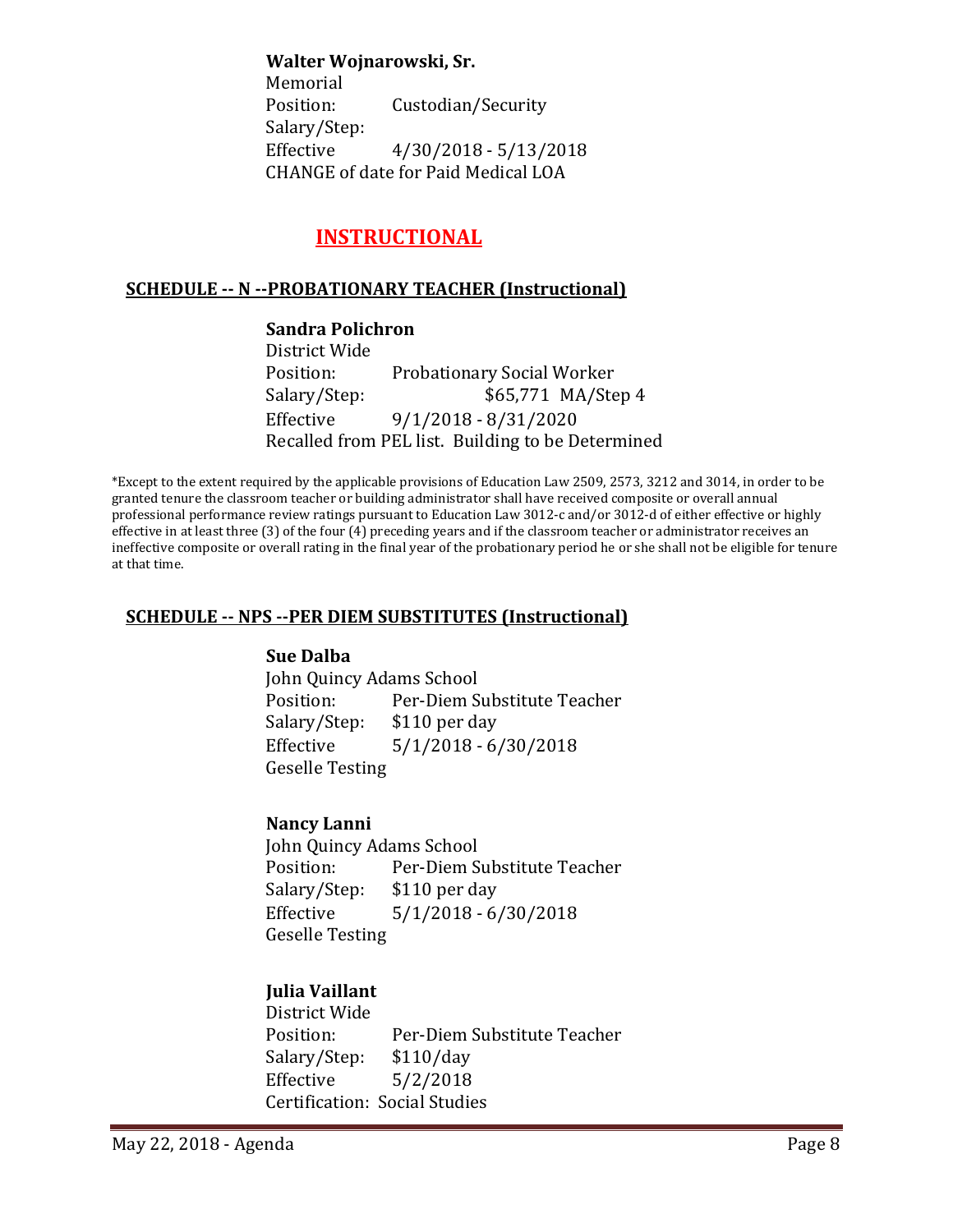### **Nancy Wolman**

District Wide Per-Diem Substitute Teacher<br>\$110 per day Salary/Step:<br>Effective  $5/16/2018 - 6/30/2018$ World Language Testing and Grading (not to exceed 10 days)

## **SCHEDULE -- O --RESIGNATIONS / RETIREMENTS / REMOVALS / TERMINATIONS (Instructional)**

#### **Michael Berretta**

Deer Park High School<br>Position: Social S Social Studies Teacher Salary/Step:<br>Effective  $6/30/2018$ Resignation

#### **Jaclynn Dinielli**

John F Kennedy Intermediate School **Elementary Teacher** Salary/Step:  $6/30/2018$ Resignation

#### **Kevin Dluginski**

Robert Frost Middle School<br>Position: ENL Teacher **ENL Teacher** Salary/Step:  $6/30/2018$ Resignation

#### **Brian Frey**

May Moore School<br>Position: Per Permanent Substitute Teacher Salary/Step:<br>Effective  $5/9/2018$ Resignation as Permanent Substitute only. He remains a Per-Diem Substitute Teacher

#### **David Knuffke**

Deer Park High School<br>Position: Curricu Curriculum Associate for Science & Technology Salary/Step:  $7/1/2018$ CHANGE of Resignation Date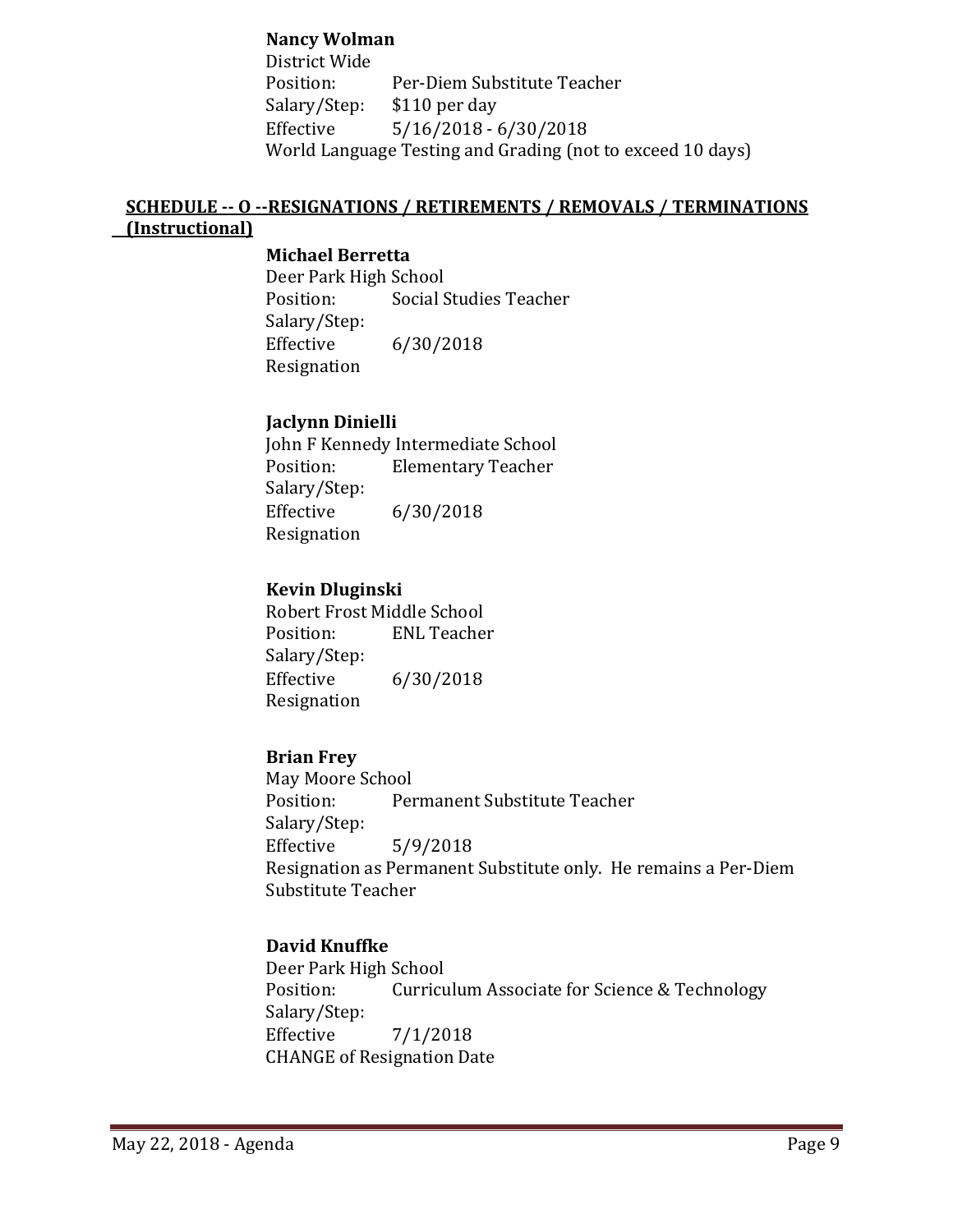#### **SCHEDULE -- P --TENURE APPOINTMENTS (Instructional)**

#### **Michelle Alo**

John F Kennedy Intermediate School<br>Position: Teaching Assistant **Teaching Assistant** Salary/Step:<br>Effective Effective 9/1/2015 - 8/31/2018 Tenure Date: September 1, 2018

#### **Patricia Baldwin**

John Quincy Adams School<br>Position: Speech Tea Speech Teacher Salary/Step: Effective 9/1/2015 - 8/31/2018 Tenure Date: September 1, 2018

## **Michelle Champlin**

Robert Frost Middle School<br>Position: ESL Teacher **ESL Teacher** Salary/Step: Effective 9/1/2015 - 8/31/2018 Tenure Date: September 1, 2018

## **Sandra DiThomas**

Deer Park High School<br>Position: Teachii **Teaching Assistant** Salary/Step:<br>Effective  $9/1/2015 - 8/31/2018$ Tenure Date: September 1, 2018

# **Danielle Finocchiaro**

May Moore School<br>Position: ESI **ESL Teacher** Salary/Step:<br>Effective  $9/1/2015 - 8/31/2018$ Tenure Date: September 1, 2018

#### **Wendy Kraus**

Memorial<br>Position: D.W.C.A. Coordinator of District Data Salary/Step:  $7/1/2015 - 6/30/2018$ Tenure Date: July 1, 2018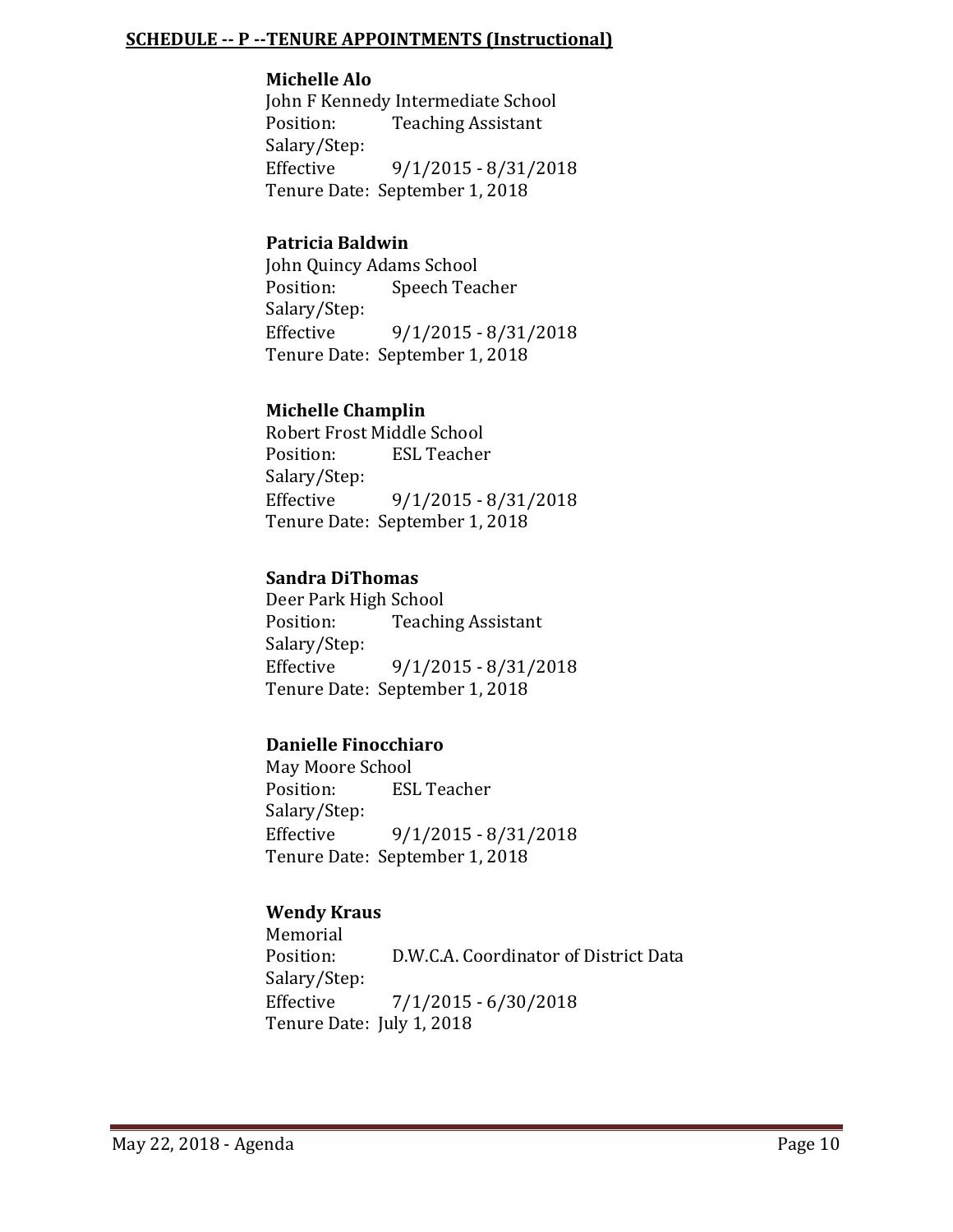#### **Linda MacDonald**

John F Kennedy Intermediate School<br>Position: Teaching Assistant **Teaching Assistant** Salary/Step:<br>Effective Effective 9/1/2015 - 8/31/2018 Tenure Date: September 1, 2018

#### **Bradley Murphy**

Deer Park High School<br>Position: D.W. Cu D.W. Curriculum Associate for Fine & Performing Arts Salary/Step: Effective 7/1/2015 - 6/30/2018 Tenure Date: July 1, 2018

#### **Vanessa Pizzo**

John Quincy Adams School<br>Position: ESL Teache **ESL Teacher** Salary/Step: Effective 9/1/2015 - 8/31/2018 Tenure Date: September 1, 2018

## **Lauren Stein**

Robert Frost Middle School<br>Position: Math Teach Math Teacher Salary/Step:<br>Effective Effective 9/1/2015 - 8/31/2018 Tenure Date: September 1, 2018

# **Lori Sullivan**

Robert Frost Middle School<br>Position: Special Educ Special Education Teacher Salary/Step: Effective 9/1/2015 - 8/31/2018 Tenure Date: September 1, 2018

# **SCHEDULE -- Q --LEAVES OF ABSENCE (Instructional)**

### **Audrey Barrett**

John F Kennedy Intermediate School<br>Position: Permanent Substitute Permanent Substitute Teacher Salary/Step: Effective 5/4/2018 - 6/22/2018 Unpaid Medical LOA (FMLA)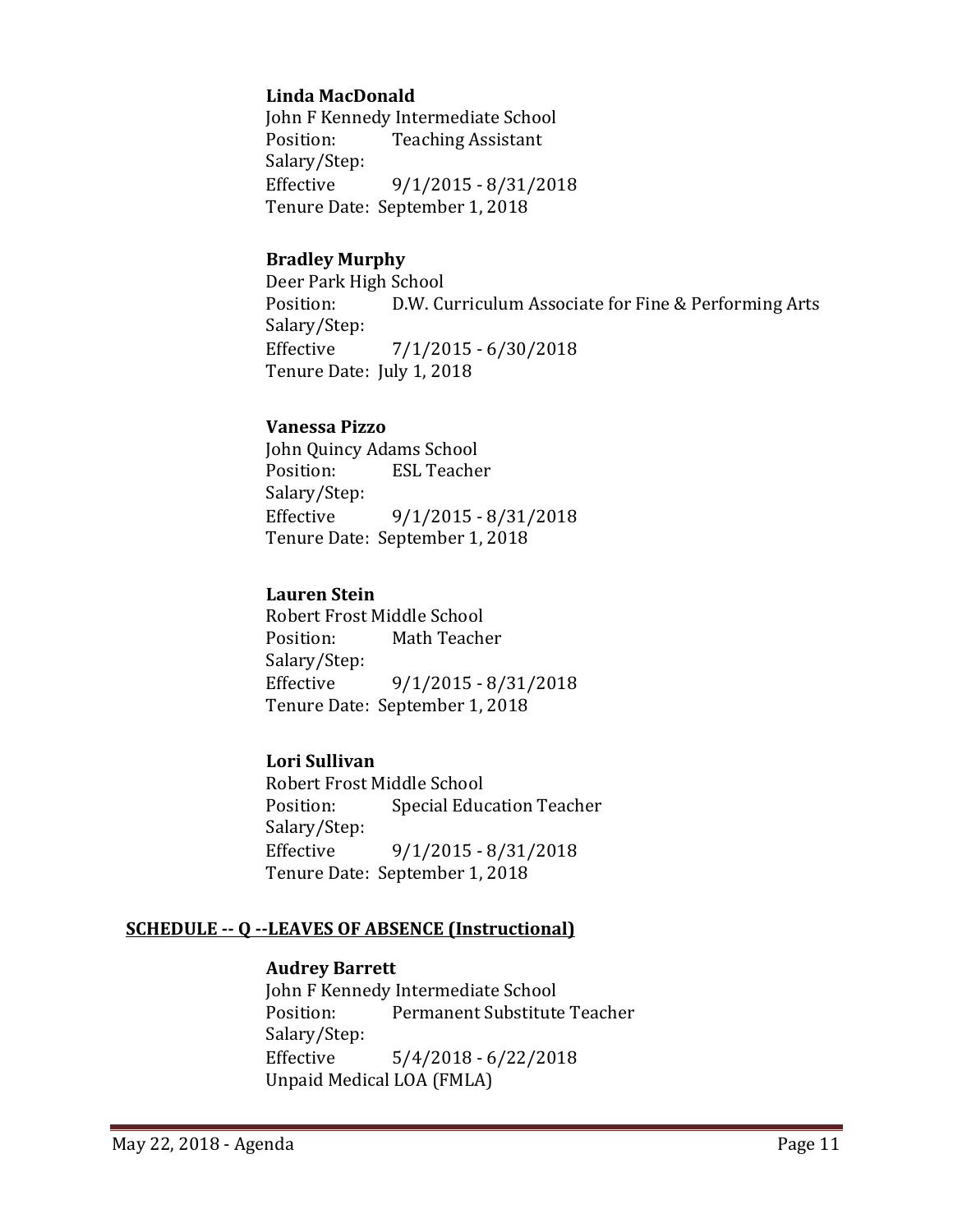## **Laurie Blank**

John Quincy Adams School<br>Position: Elementary **Elementary Teacher** Salary/Step:  $6/1/2018 - 6/30/2018$ Extension of Paid Medical LOA (FMLA)

#### **Michelle Champlin**

Robert Frost Middle School<br>Position: ESL Teacher **ESL Teacher** Salary/Step: Effective 5/9/2018 - 6/30/2018 CHANGE of Dates for Paid Maternity LOA (FMLA)

#### **Thomas Leonick**

John F Kennedy Intermediate School<br>Position: Teaching Assistant **Teaching Assistant** Salary/Step: Effective 4/28/2018 - 5/4/2018 Change of Dates for Unpaid LOA (FMLA) (returned early)

## **Maria Loeffel**

Robert Frost Middle School<br>Position: Teaching As **Teaching Assistant** Salary/Step:<br>Effective  $4/13/2018 - 4/30/2018$ Extension of Unpaid Medical LOA (FMLA)

# **Vanessa Pizzo**

John Quincy Adams School<br>Position: ENL Teache **ENL Teacher** Salary/Step: Effective 9/22/2018 - 11/3/2018 Paid Maternity LOA

# **Jamie Royle**

May Moore School<br>Position: Ele **Elementary Teacher** Salary/Step:<br>Effective  $4/9/2018 - 6/11/2018$ 4/9/18- 5/18/18 Paid Maternity LOA 5/19/18-6/11/18 Unpaid Medical LOA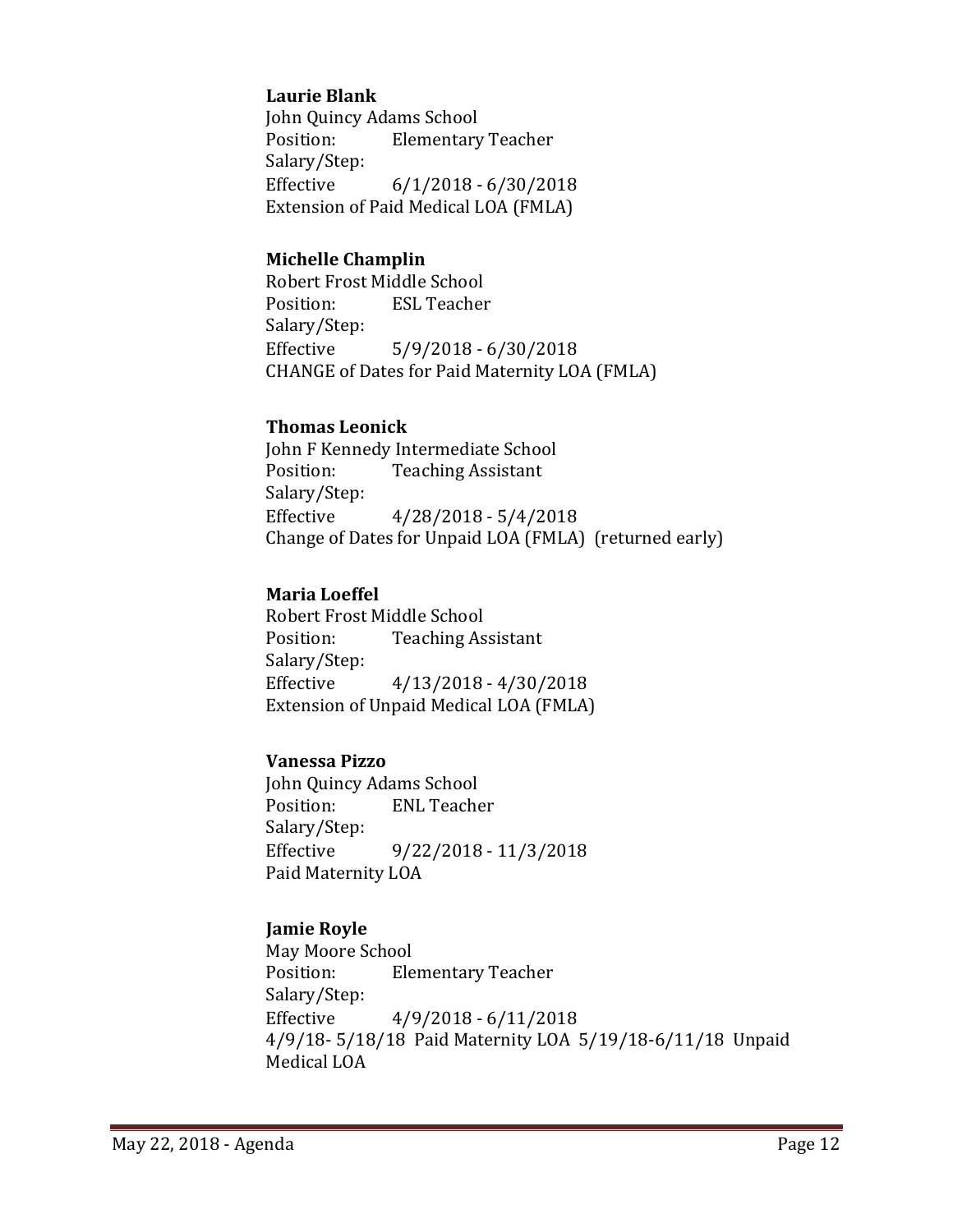## **Donna Tenaglia**

John Quincy Adams School<br>Position: Teaching A **Teaching Assistant** Salary/Step:  $4/21/2018 - 5/18/2018$ Extension of Unpaid Medical LOA (FMLA)

#### **Keri Zuk**

John F Kennedy Intermediate School<br>Position: Physical Education To Physical Education Teacher Salary/Step:<br>Effective  $9/6/2018 - 10/19/2018$ Paid Maternity LOA (FMLA)

#### **SCHEDULE -- TTPA --TEMPORARY ASSIGNMENT (Instructional)**

#### **Francis Amendola**

Deer Park High School<br>Position: Chemis Position: Chemistry Regents Review Teacher<br>Salary/Step: \$69.47 per hour Salary/Step: \$69.47 per hour<br>Effective 5/21/2018 - 6/1  $5/21/2018 - 6/11/2018$ Three 1 hour sessions after school

#### **Kathryn Attard**

Deer Park High School Summer Music Teacher<br>\$16.25/hour Salary/Step:<br>Effective  $6/26/2018 - 7/19/2018$ Tuesdays and Thursdays

#### **Alison Branca**

Deer Park High School<br>Position: Earth S Position: Earth Science Regents Review Teacher<br>Salary/Step: \$69.47 per hour Salary/Step: \$69.47 per hour<br>Effective 5/21/2018 - 6/1  $5/21/2018 - 6/11/2018$ Three 1 hour sessions after school

#### **Joseph Buscarino**

Deer Park High School Position: ENL ELA Regents Review Teacher<br>Salary/Step: \$69.47 per hour  $$69.47$  per hour Effective 5/21/2018 - 6/11/2018 Three 1 hour sessions after school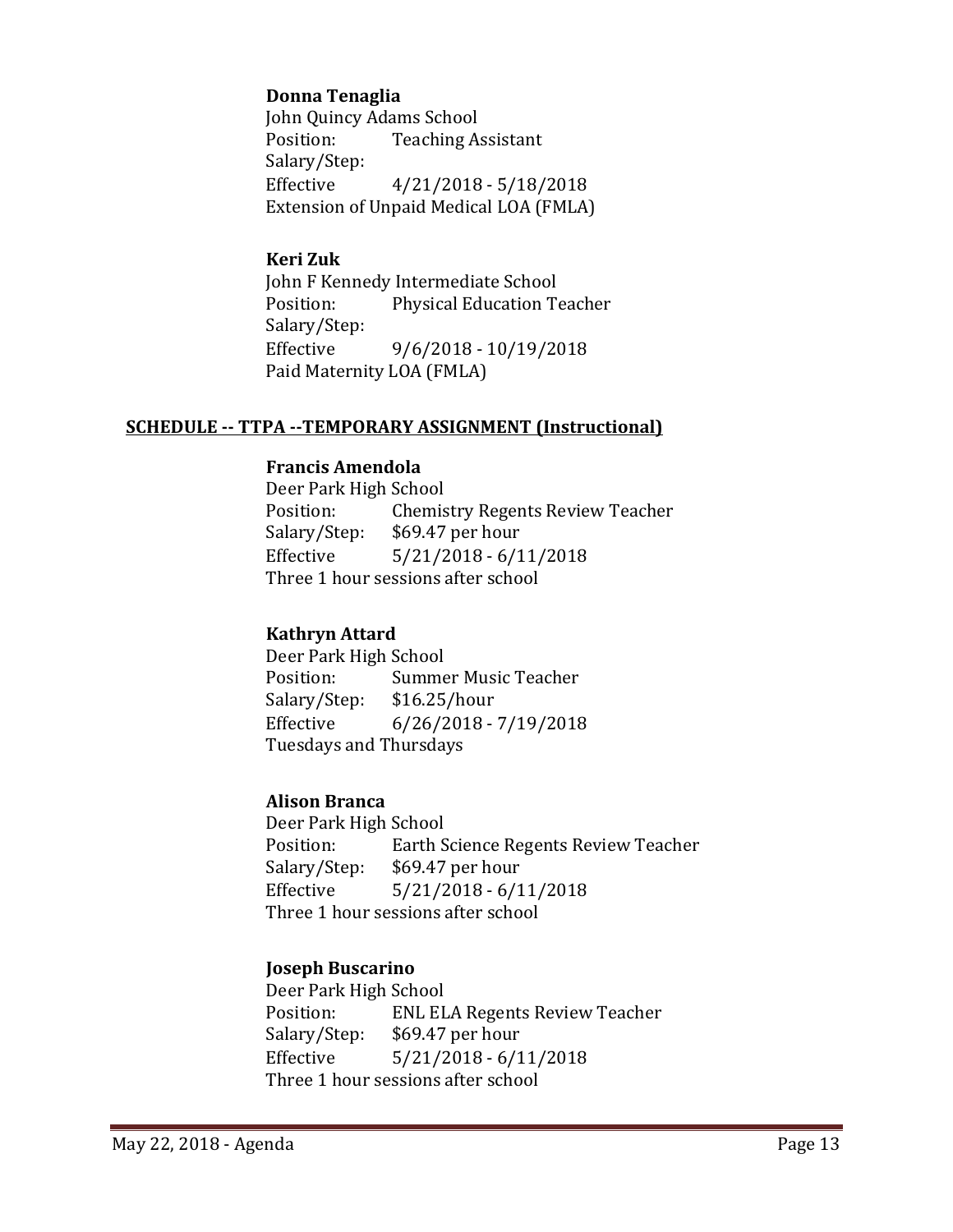## **Jessica Canale**

Deer Park High School<br>Position: Living Position: Living Environment Regents Review Teacher<br>Salary/Step: \$69.47 per hour Salary/Step: \$69.47 per hour<br>Effective 5/21/2018 - 6/1  $5/21/2018 - 6/11/2018$ Three 1 hour sessions after school

#### **Lia Demyen**

Robert Frost Middle School<br>Position: Algebra 1 Re Position: Algebra 1 Regents Review Teacher<br>Salary/Step: \$69.47 per hour Salary/Step: \$69.47 per hour<br>Effective 5/21/2018 - 6/1  $5/21/2018 - 6/11/2018$ Three 1 hour sessions after school

## **Sara DiCandia**

Deer Park High School Position: Geometry Regents Review Teacher<br>Salary/Step: \$69.47 per hour Salary/Step: \$69.47 per hour<br>Effective 5/21/2018 - 6/1  $5/21/2018 - 6/11/2018$ Three 1 hour sessions after school

## **Christine DiProperzio**

Deer Park High School<br>Position: ELA Re Position: ELA Regents Review Teacher<br>Salary/Step: \$69.47 per hour Salary/Step: \$69.47 per hour<br>Effective 5/21/2018 - 6/1  $5/21/2018 - 6/11/2018$ Three 1 hour sessions after school

# **Dawn Ferro**

Robert Frost Middle School Position: Living Environment Regents Review Teacher<br>Salary/Step: \$69.47 per hour \$69.47 per hour Effective 5/21/2018 - 6/11/2018 Three 1 hour sessions after school

# **Elisabeth Gleason**

Deer Park High School<br>Position: ENL Liv Position: ENL Living Environment Regents Review Teacher<br>Salary/Step: \$69.47 per hour Salary/Step: \$69.47 per hour<br>Effective 5/21/2018 - 6/1  $5/21/2018 - 6/11/2018$ Three 1 hour sessions after school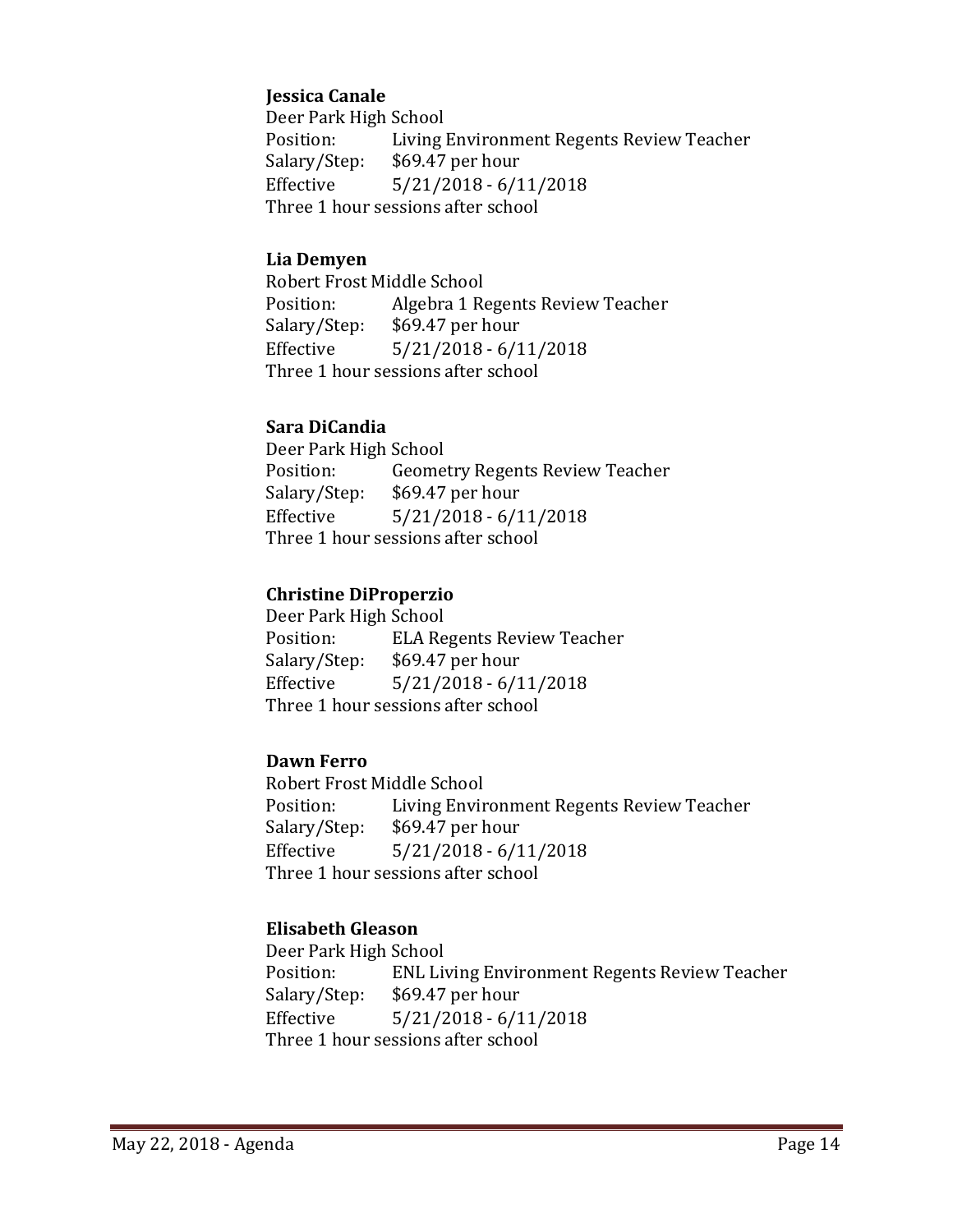# **Cynthia Jewell**

Deer Park High School<br>Position: Algebra Position: Algebra 1 Regents Review Teacher<br>Salary/Step: \$69.47 per hour Salary/Step: \$69.47 per hour<br>Effective 5/21/2018 - 6/1  $5/21/2018 - 6/11/2018$ Three 1 hour sessions after school

#### **Lisa Kiernan**

Deer Park High School<br>Position: ENL Al Position: ENL Algebra 1 Regents Review Teacher<br>Salary/Step: \$69.47 per hour Salary/Step: \$69.47 per hour<br>Effective 5/21/2018 - 6/1  $5/21/2018 - 6/11/2018$ Three 1 hour sessions after school

#### **Lauren King**

John F Kennedy Intermediate School<br>Position: Math AIS After Schoo Position: Math AIS After School Teacher<br>Salary/Step: \$69.47 per hour Salary/Step: \$69.47 per hour<br>Effective 4/24/2018  $4/24/2018$ 1 hour after school

#### **Brian Kruger**

Deer Park High School<br>Position: Physics Position: Physics Regents Review Teacher<br>Salary/Step: \$69.47 per hour Salary/Step: \$69.47 per hour<br>Effective 5/21/2018 - 6/1  $5/21/2018 - 6/11/2018$ Three 1 hour sessions after school

#### **Victor Lomonaco**

Deer Park High School<br>Position: Global Position: Global History Regents Review Teacher<br>Salary/Step: \$69.47 per hour \$69.47 per hour Effective 5/21/2018 - 6/11/2018 Three 1 hour sessions after school

#### **Salvatore Mascolo**

Robert Frost Middle School<br>Position: Algebra 1 Re Position: Algebra 1 Regents Review Teacher<br>Salary/Step: \$69.47 per hour Salary/Step: \$69.47 per hour<br>Effective 5/21/2018 - 6/1  $5/21/2018 - 6/11/2018$ Three 1 hour sessions after school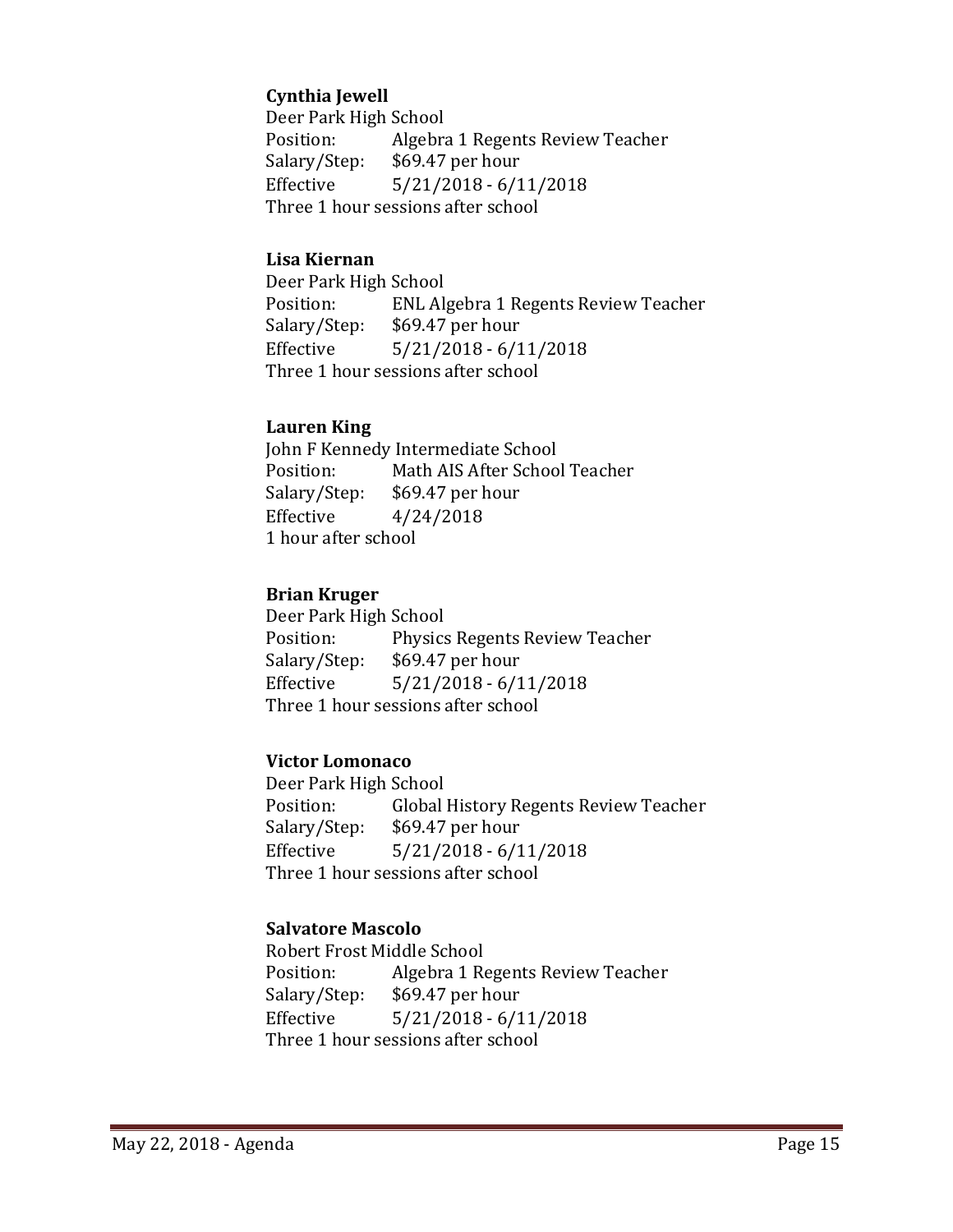#### **Nicole McAdam**

John F Kennedy Intermediate School<br>Position: Math AIS After Schoo Position: Math AIS After School Teacher<br>Salary/Step: \$69.47 per hour Salary/Step: \$69.47 per hour<br>Effective 4/17/2018 - 4/2  $4/17/2018 - 4/23/2018$ 1 hour after school

#### **Kevin McCreesh**

Deer Park High School<br>Position: Algebra Position: Algebra 2 Regents Review Teacher<br>Salary/Step: \$69.47 per hour Salary/Step: \$69.47 per hour<br>Effective 5/21/2018 - 6/1  $5/21/2018 - 6/11/2018$ Three 1 hour sessions after school

## **Louis Nicolosi**

Deer Park High School<br>Position: Summe Summer Music Teacher<br>\$16.25/hour Salary/Step: Effective 6/26/2018 - 7/19/2018 Tuesdays and Thursdays

#### **Gregg Romano**

Deer Park High School<br>Position: Summe Summer Music Teacher<br>\$16.25/hour Salary/Step:<br>Effective  $6/26/2018 - 7/19/2018$ Tuesdays and Thursdays

# **Kristen Salemi**

Deer Park High School<br>Position: Geome Position: Geometry Regents Review Teacher<br>Salary/Step: \$69.47 per hour \$69.47 per hour Effective 5/21/2018 - 6/11/2018 Three 1 hour sessions after school

# **Matthew Spataro**

Deer Park High School<br>Position: Assista Assistant Marching Band Director<br>\$3,000 Salary/Step:<br>Effective Effective 9/1/2018 - 6/30/2019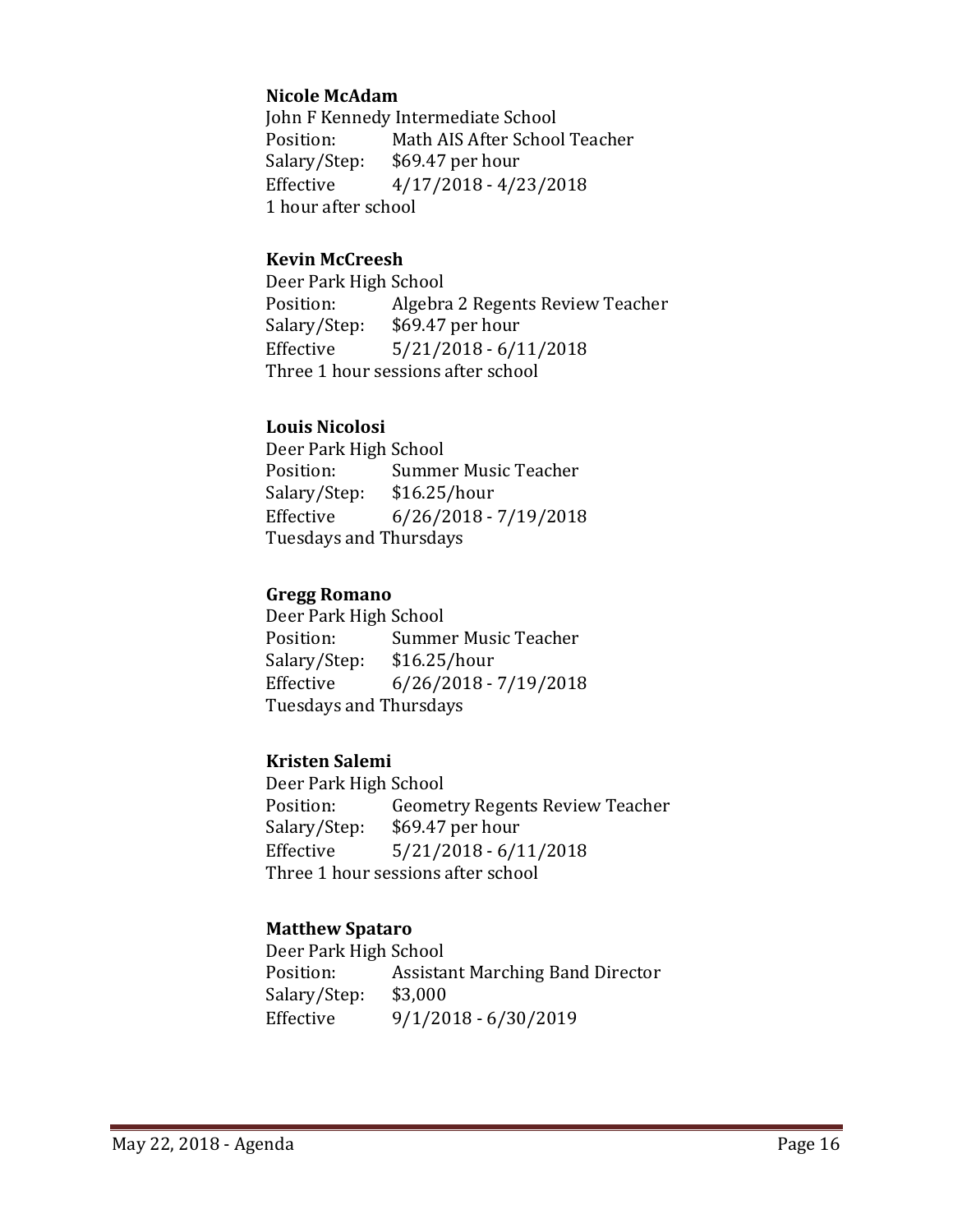#### **Lauren Stein**

Robert Frost Middle School<br>Position: Algebra 1 Ro Algebra 1 Regents Review Teacher Salary/Step: \$69.47 per hour<br>Effective 5/21/2018 - 6/1  $5/21/2018 - 6/11/2018$ Three 1 hour sessions after school

#### **Catherine Torres**

John F Kennedy Intermediate School<br>Position: ELA After School AIS ELA After School AIS Teacher<br>\$69.47/hour Salary/Step:<br>Effective Effective 3/27/2018 1 hour after school

#### **Catherine Torres**

John F Kennedy Intermediate School<br>Position: Math AIS After Schoo Position: Math AIS After School Teacher<br>Salary/Step: \$69.47 per hour Salary/Step: \$69.47 per hour<br>Effective 4/30/2018 Effective 4/30/2018 1 hour after school

#### **Vanessa Whitney**

Deer Park High School Position: US Hsitory & ENL Global History Regents Review Teacher<br>Salary/Step: \$69.47 per hour Salary/Step: \$69.47 per hour<br>Effective 5/21/2018 - 6/1  $5/21/2018 - 6/11/2018$ Three 1 hour sessions after school

# **SCHEDULE 18/BP-800 – SCHEDULE OF BILLS PAYABLE**

| #42                  | 4/30/2018 |
|----------------------|-----------|
| #46                  | 5/31/2018 |
| # 21                 | 4/30/2018 |
| # 22                 | 5/31/2018 |
| # 28                 | 5/31/2018 |
| # 29                 | 5/31/2018 |
| #19                  | 5/31/2018 |
| #10                  | 4/30/2018 |
| Daily Check Register | 4/24/2018 |
| Daily Check Register | 4/25/2018 |
| Daily Check Register | 4/25/2018 |
|                      |           |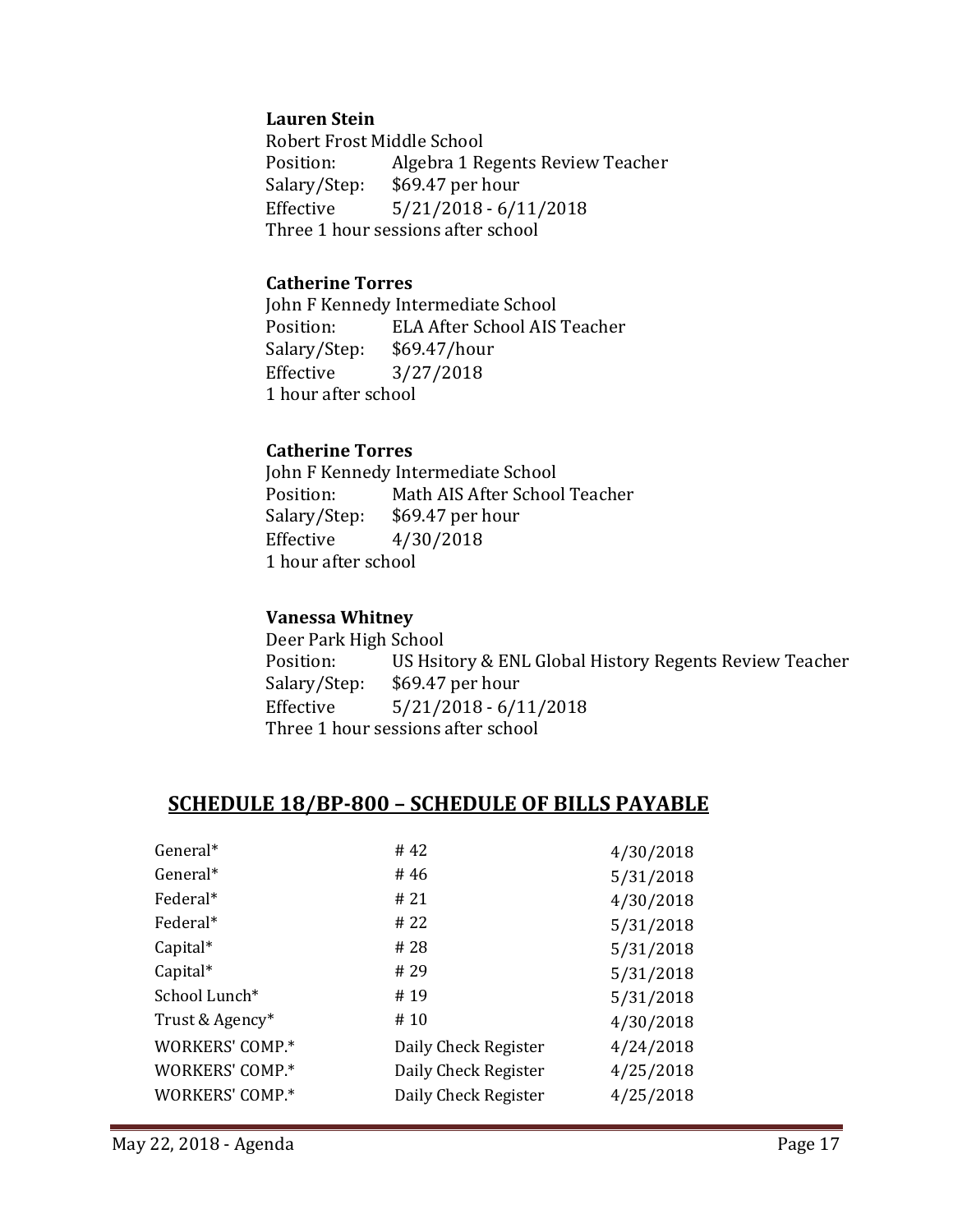| WORKERS' COMP.*       | Daily Check Register | 4/30/2018 |
|-----------------------|----------------------|-----------|
| General               | #48                  | 5/31/2018 |
| Federal               | # 23                 | 5/31/2018 |
| School Lunch          | # 20                 | 5/31/2018 |
| Capital               | # 30                 | 5/31/2018 |
| Capital               | # 31                 | 5/31/2018 |
| Trust & Agency        | #12                  | 5/31/2018 |
| WORKERS' COMP.        | Daily Check Register | 5/4/2018  |
| <b>WORKERS' COMP.</b> | Daily Check Register | 5/8/2018  |
| WORKERS' COMP.        | Daily Check Register | 5/9/2018  |
| WORKERS' COMP.        | Daily Check Register | 5/11/2018 |
|                       |                      |           |

# **SCHEDULE D – BID AWARD**

*Bids for Bid # BDP18-011 2015 Bond Issue Related Capital Improvement Program Phase 2 – Re-bid, Contract #1 Interior Reconstruction May Moore, JQA, Robert Frost were received and opened at 11:00 AM on May 8, 2018.*

Bids were advertised in Newsday. Forms and specifications were processed in accordance with Section 103 of the General Municipal Law and bids were solicited on the Empire State Purchasing Group website at [www.EmpireStateBidSystem.com.](http://www.empirestatebidsystem.com/)

Bids were received from the following vendors:

| <b>ACL Construction Corporation</b>      | \$616,000 |
|------------------------------------------|-----------|
| Benchmark Construction Group, Inc.       | \$631,000 |
| The Patriot Organization                 | \$738,000 |
| <b>Renu Contracting Restoration</b>      | \$853,651 |
| Stalco Construction, Inc.                | \$839,000 |
| W.J. Northridge Construction Corporation | \$749,500 |
|                                          |           |

Present at bid opening: Lauren von Ende, Purchasing Agent; Concetta Bertelle, Business Office; Robert Woolsey, Facilities Director; Jeffrey W. LaFlair II, Assistant Director of Facilities; John A. Grillo, JAG Architects; Steve Gianniotis, SCC Construction Corp.; and Robert Caliendo, SCC Construction Corp. Vendors present: John Pepitone, ACL Construction Corp.; Antonio Gabriele, Renu Contracting Restoration; Corey Henlin, W.J. Northridge Construction Corp.; Sean Wright, Stalco Construction, Inc.; Andreas Savvides, Benchmark Construction Group, Inc.; and Lisa Kopeno, The Patriot Organization.

It is recommended that the bid be awarded to the following vendor as the lowest responsible bidder meeting specifications:

ACL Construction Corporation  $\sim$  \$616,000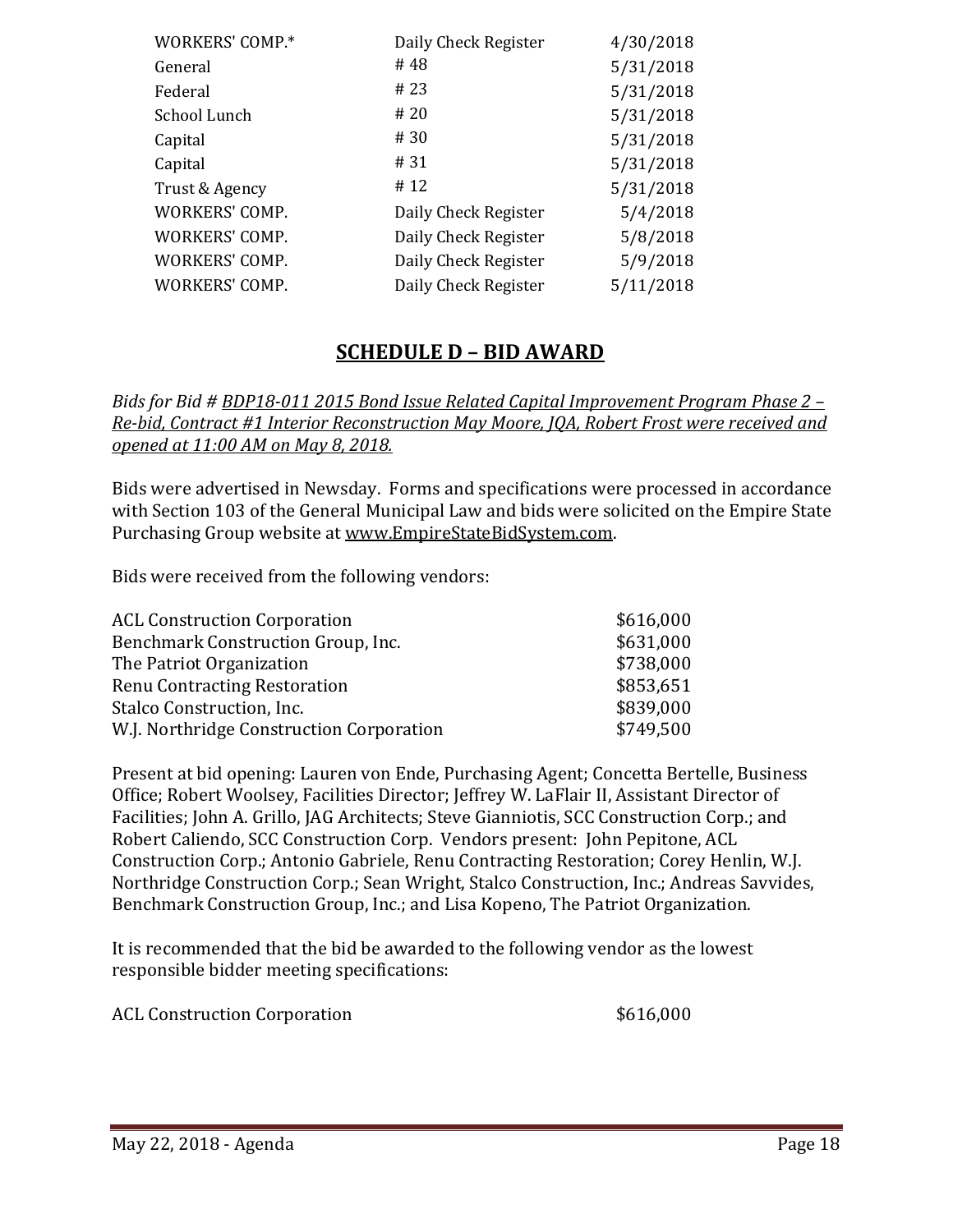# **SCHEDULE 18-E-419 - EXPLANATION OF BUDGETARY TRANSFERS** #T19, T20 & T21

# **SCHEDULES 18-F-334 & 335 - CONTRACT REPORTS**

# **SCHEDULE 5-H-18 – HOME TEACHING (regular & S/E)**  (confidential)

**SCHEDULE 5-S-18 – SPECIAL TRANSPORTATION**  (confidential)

**SCHEDULE 5-SE-18 - COMMITTEE RECOMMENDATIONS** (confidential)

# VII. **RECEIPT OF SCHEDULES**

*Recommend that the Board of Education approve the following receipt of schedules collectively:*

# **SCHEDULE 18-A-468 - TREASURERS REPORT**

| Statement of Revenues - | General Fund -<br>School Lunch Fund<br>Federal Fund - | April<br>April<br>April |
|-------------------------|-------------------------------------------------------|-------------------------|
| Treasurer's Report      | July/April                                            |                         |
| Cash Flow               | July/April                                            |                         |
| Claims Audit<br>Report  | April 1, 2018 - April 30, 2018                        |                         |